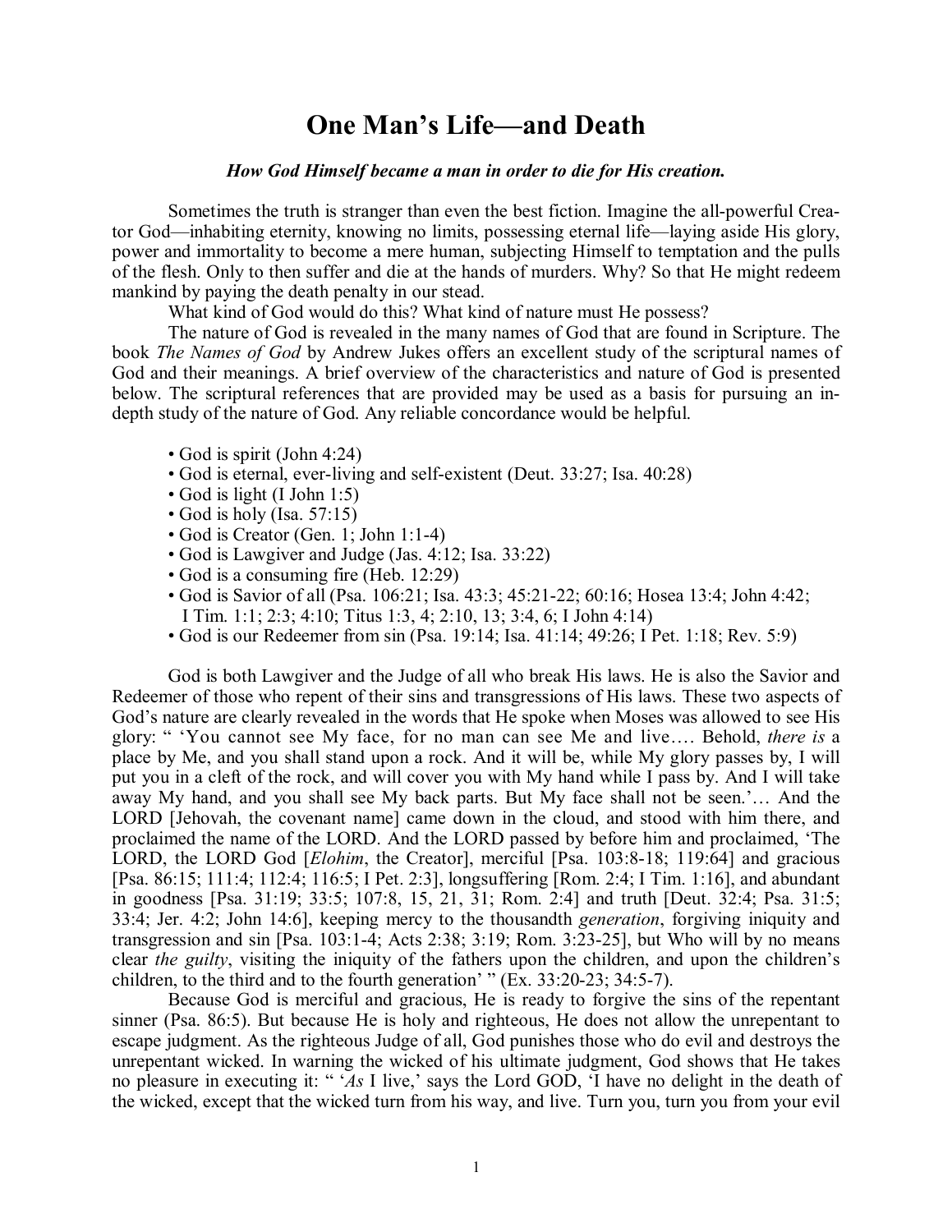ways; for why will you die, O house of Israel?' " (Ezek. 33:11).

It is God's desire that every sinner repent and be saved: "[God] is long-suffering toward us, not desiring that any should perish, but that all should come to repentance" (II Pet. 3:9). However, the gift of eternal life is granted only to those who repent of their sins and accept the sacrifice of Jesus Christ: "For God so loved the world that He gave His only begotten Son, so that everyone who believes in Him may not perish [die forever], but may have everlasting life" (John 3:16).

So great was the love of God the Father that He gave His own Son to redeem mankind from sin.So strong was the love of God in the Son that He gave Himself willingly, taking upon His own body the punishment that man's sins had incurred. The love of God is His greatest attribute and characteristic: "GOD IS LOVE" (I John 4:8, 16). Everything that God does flows from His love.

The magnitude of God's love is revealed in the creation of man. All human beings bear the image and likeness of God: " 'Let Us make man in Our image, after Our likeness; and let them have dominion over the fish of the sea and over the fowl of heaven and over the livestock and over all the earth….' And God created man in His *own* image, in the image of God He cre ated him. He created them male and female" (Gen.  $1:26-27$ ).

These verses give us more understanding about the nature of God. The word "God" is translated from the Hebrew *elohim*, which is a plural noun. Like English plural nouns, Hebrew plural nouns refer to more than one person or thing. Just as the plural noun "men" inherently means more than one man, *elohim* means more than a single God. A number of passages in the Old Testament confirm the existence of more than one Divine Being (Gen. 1:26; 11:7; Psa.  $110:1$ ; 45:7-8; Dan. 7:13).

The Scriptures reveal that there are two who are *Elohim*. One *Elohim* is the God Who is called the Father in the New Testament. The other *Elohim* is the God Who became Jesus Christ. This truth is verified by the apostle John: "In *the* beginning was the Word, and the Word was with God, and the Word was God. He was in *the* beginning with God. All things came into being through Him, and not even one *thing* that was created came into being without Him. In Him was life, and the life was the light of men…. And the Word became flesh, and tabernacled [temporarily dwelt] among us (and we ourselves beheld His glory, *the* glory as of *the* only begotten with *the* Father), full of grace and truth" (John 1:1-4, 14).

*Christ was God in the flesh***:** The New Testament clearly teaches that Jesus Christ was with God and was God before He became flesh. The words of John leave no doubt whatsoever that Jesus Christ existed from the beginning. Jesus was the *Elohim* of the Old Testament Who became God in the flesh. He was sent to earth by the Father, the other *Elohim* of the Old Testa ment.

The Scriptures reveal that the God Who appeared to the patriarchs and Who led the chil dren of Israel out of Egypt was the one who became Jesus Christ (Ex. 3:68; I Cor. 10:4). The God Who became the Father never revealed Himself to man in Old Testament times. God the Father was not revealed until the coming of Jesus Christ. "At that time Jesus answered and said, 'I praise You, O Father, Lord of heaven and earth, that You have hidden these things from the wise and intelligent, and have revealed them to babes. Yes, Father, for it was well pleasing in Your sight *to do* this. All things were delivered to Me by My Father; and no one knows the Son except the Father; neither does anyone know the Father except the Son, and the one to whom the Son personally chooses to reveal *Him*' " (Matt. 11:25-27). Also, "No one has seen God at any time; the only begotten Son, Who is in the bosom of the Father, He has declared *Him*" (John 1:18).

A major purpose of the ministry of Jesus Christ was to reveal the Father (Matt. 11:27). Before New Testament times, not even the Jews knew the Father: "And you have not known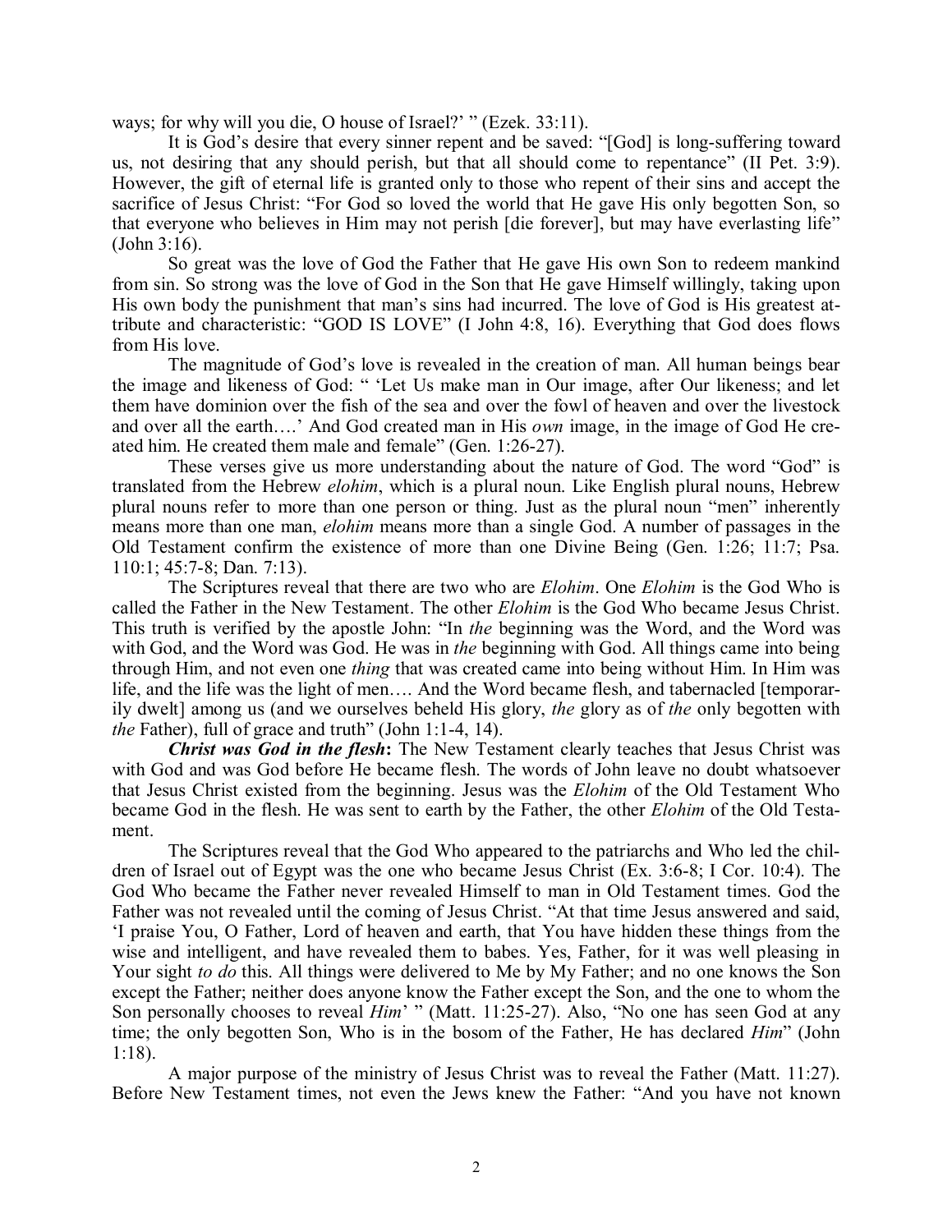Him [God the Father], but I know Him" (John 8:55). These plain statements show that the God Who manifested Himself to men and women in Old Testament times was not God the Father. John adds to the evidence by recording these words of Jesus: "And the Father Himself, Who sent Me, has borne witness of Me. You have neither heard His voice nor seen His form at any time." (John 5:37). The words of Jesus Himself reveal that He pre-existed as God before He became human. In His prayer to the Father after His last Passover, Jesus said: "I have glorified You on the earth. I have finished the work that You gave Me to do. And now, Father, glorify Me with Your own self, with **the glory that I had with You before the world existed" (John 17:4-5).** 

It is vital to understand that the Lord God of the Old Testament was made flesh and be came Jesus Christ. To become God manifested in the flesh, He emptied Himself of His power and glory. Why did the God of the Old Testament, Jehovah Elohim, become flesh? The apostle Paul reveals the answer: "Let this mind be in you, which *was* also in Christ Jesus; Who, although He existed [or preexisted] in *the* form of God, did not consider it robbery to be equal with God, but emptied Himself [of His power and glory], *and* was made in *the* likeness [Greek *homoioma*, the same existence] of men, *and* took the form of a servant; and being found in *the* manner of man, He humbled Himself, *and* became obedient unto death, even *the* death of *the* cross" (Phil.  $2:5-8$ ).

These inspired words of Paul confirm that before Jesus Christ became human He was, in fact, *Jehovah Elohim*, the Lord God of the Old Testament. Existing as God, He was composed of ever-living Spirit. It was impossible for Him to die. However, to redeem man from Satan the devil and the law of sin and death, it was necessary for God to die. The only way for God to die was to become human—to be "manifested in the flesh." The God Who had created man in His image and likeness took on the same substance as man. "And undeniably, great is the mystery of godliness: God was manifested in *the* flesh…" (I Tim. 3:16).

Paul also shows that Jesus gave His body as the one perfect sacrifice for sin (Heb. 10:10). Jesus said of Himself: "I am the living bread, which came down from heaven; if anyone eats of this bread, he shall live forever; and the bread that I will give is even My flesh, which I will give for the life of the world" (John 6:51). Indeed, the suffering and death of Jesus Christ were essential to the fulfillment of God's purpose for man: "But in a certain place one fully testified, saying, 'What is man, that You [Yourself] are mindful of him, or *the* son of man, that You [Your self] visit him? You did make him a little lower than *the* angels; You did crown him with glory and honor, and You did set him over the works of Your hands; You did put all things in subjection under his feet.' For in subjecting all things to him, He left nothing *that was* not subjected to him. But now we do not yet see all things subjected to him.

"But we see Jesus, Who *was* made a little lower than *the* angels, crowned with glory and honor on account of suffering the death, in order that by *the* grace of God He Himself might taste death for everyone; because it was fitting for Him, for Whom all things *were created*, and by Whom all things *exist*, in bringing many sons unto glory, to make the Author of their salvation perfect through sufferings" (Heb. 2:6-10).

What a magnificent expression of God's love! The Creator of all mankind temporarily gave up His eternal existence as God and lowered Himself to the level of mortal man, so that He could suffer and die for every human being. Think of it! By the grace and love of God, through the power of the Holy Spirit, He willingly took upon Himself the death penalty that had come upon all mankind through sin.

*Jesus fully shared the human experience***:** In order to give His flesh for the life of the world, Jesus had to be fully human, sharing the same mortal existence that every human being experiences. Yet, some claim that Christ was not a mortal human being, but possessed an angelic or spirit body that gave the appearance of being flesh and blood. The apostle Paul clearly contra dicts this teaching: "Therefore, since the children are partakers of flesh and blood, in like manner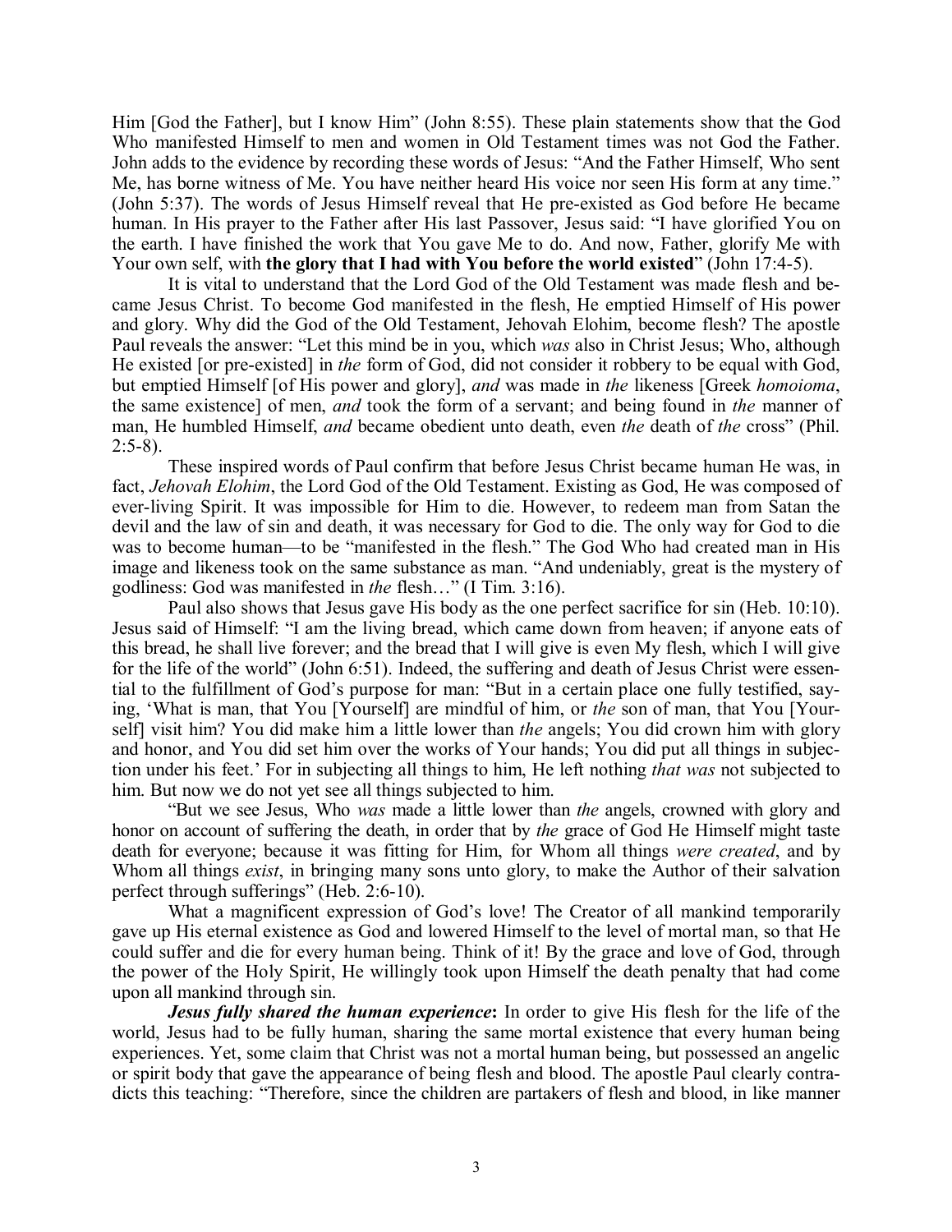He also took part in the same [flesh and blood], in order that through death He might annul him who has the power of death—that is, the devil; and *that* He might deliver those who were subject to bondage all through their lives by *their* fear of death.

"For surely, He is not taking upon Himself to help *the* angels; but He is taking upon Him self to help *the* seed of Abraham. For this reason, it was obligatory for *Him* to be made like *His* brethren in everything [sharing the same flesh and nature] that He might be a merciful and faithful High Priest *in* things pertaining to God, in order to make propitiation for the sins of the people. For because He Himself has suffered, having been tempted *in like manner*, He is able to help those who are being tempted" (Heb.  $2:14-18$ ).

Because Jesus had the same flesh as all human beings, and the same nature as all human beings, it was entirely possible for Him to be tempted. Since it was possible for Him to be tempted, He was also capable of sinning. And if He had sinned, He would have incurred the pen alty of death. Paul states plainly that Jesus was made subject to the Law (Gal. 4:45), thus subject to the penalty of death.

In his epistle to the Hebrews, Paul reveals that Jesus experienced the same temptations that beset all human beings: "For we do not have a high priest who cannot empathize with our weaknesses, but *one Who* was tempted in all things [in every way] according to *the* likeness of *our own temptations*; yet *He was* without sin. Therefore, we should come with boldness to the throne of grace, so that we may receive mercy and find grace to help in time of need" (Heb. 4:1516). In other words, Jesus experienced exactly the same temptations that we do because He was made "in the likeness of sinful flesh." Yet He never sinned because He never yielded to a single temptation of the flesh or of Satan the devil.

If it was impossible for Jesus to have sinned, His temptation by Satan the devil would have had no purpose whatsoever. Yet, during His forty days of temptation by Satan, Jesus chose to humble Himself by fasting rather than to nourish His flesh, so that He would rely on the Word of God and be led by the Holy Spirit of God. He did not rely on His own strength and His own mind. Jesus overcame every temptation to sin because He was filled with the Holy Spirit.

*Jesus overcame sin in the flesh*: In Romans 7:5-8:2, Paul describes in great detail how "the law of sin and death" works in every human being to bring death. Only through Jesus Christ, Who overcame "the law of sin and death" through the power of the Holy Spirit, can human beings be delivered from this sinful nature that leads to death: "Because the law of the Spirit of life in Christ Jesus has delivered me from the law of sin and death" (Rom. 8:2).

Jesus was made in the likeness of sinful flesh, with the law of sin and death within His members, just as it is within us, so that as our High Priest He could empathize with our weaknesses. Jesus fully understands our struggle against the pulls of the flesh, having experienced the same battle in His own human flesh. Because he has shared the same sinful nature, He can have compassion when we weaken and commit sins. He mercifully intercedes for us with the Father, obtaining His forgiveness for our sins. Through Jesus' ongoing intercession in our behalf, God the Father's mercy and grace can continually be imparted to each one of us.

When Christ was nailed to the cross, He paid the penalty for the sins of the whole world. Although He was made in the likeness of sinful flesh, and had the law of sin and death within His flesh, He never sinned. Because He was sinless, He was therefore able to offer His own life for the sins of others. As Paul wrote, "For He [the Father] made Him [Christ] Who knew no sin [by experience] *to be* sin for us..." (II Cor. 5:21). As the Lord God of the Old Testament, Jesus had created mankind. Because His life was of greater value than the lives of all other human be ings, His death was able to atone for the sins of the entire world.

Christ gave up His power and immortality as one of the *Elohim* of the Godhead and took upon Himself the weak, sinful nature of human flesh. He willingly left His eternal glory with the Father and came to this earth to offer His body as a perfect and complete sacrifice for sin.